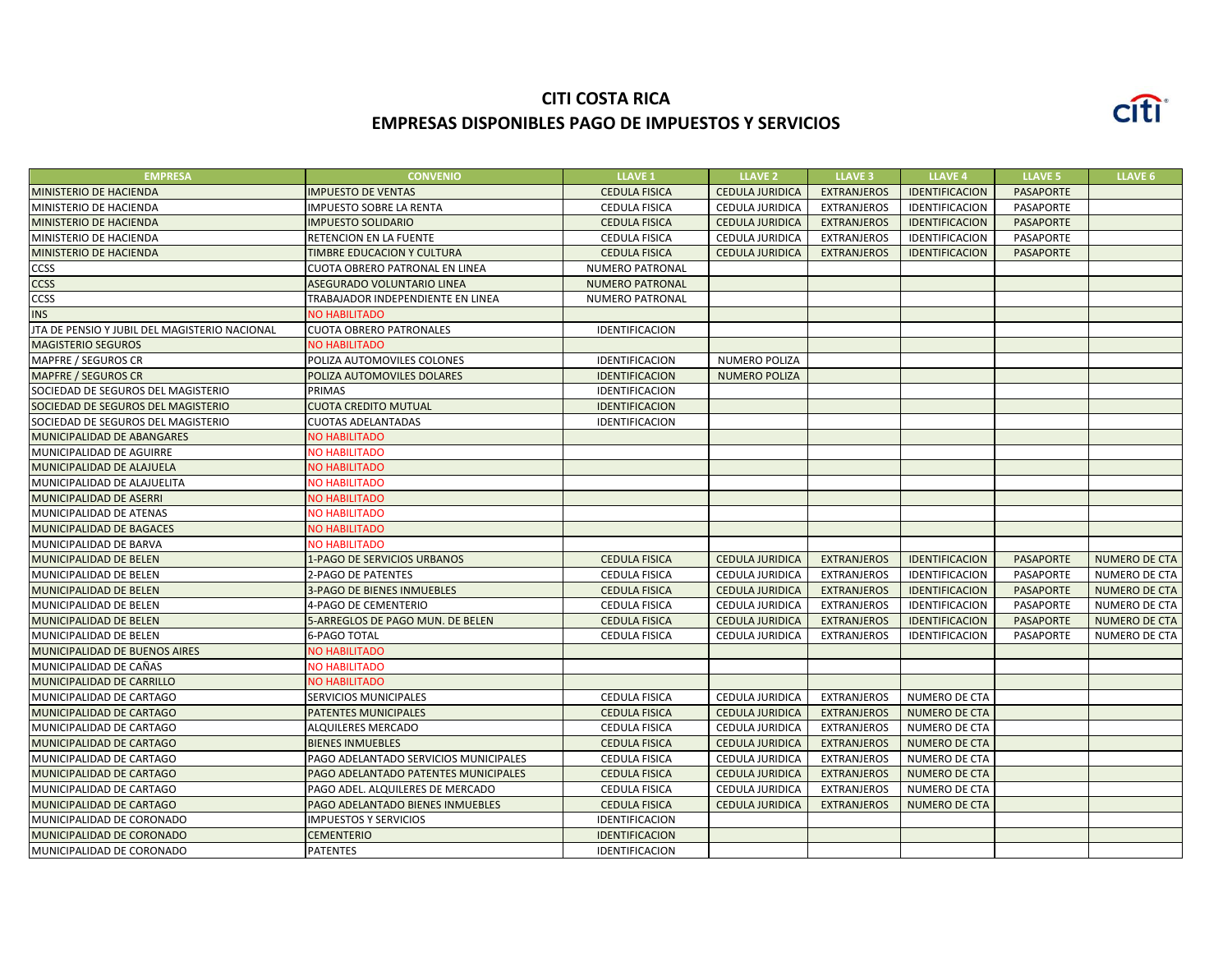| <b>EMPRESA</b>                 | <b>CONVENIO</b>                  | <b>LLAVE 1</b>           | <b>LLAVE 2</b>         | <b>LLAVE 3</b>     | <b>LLAVE 4</b>        | <b>LLAVE 5</b>       | <b>LLAVE 6</b>       |
|--------------------------------|----------------------------------|--------------------------|------------------------|--------------------|-----------------------|----------------------|----------------------|
| MUNICIPALIDAD DE CORREDORES    | NO HABILITADO                    |                          |                        |                    |                       |                      |                      |
| MUNICIPALIDAD DE COTO BRUS     | <b>NO HABILITADO</b>             |                          |                        |                    |                       |                      |                      |
| MUNICIPALIDAD DE CURRIDABAT    | <b>COBRO MUNICIPAL</b>           | <b>IDENTIFICADOR</b>     |                        |                    |                       |                      |                      |
| MUNICIPALIDAD DE CURRIDABAT    | <b>PATENTES</b>                  | IDENTIFICADOR            |                        |                    |                       |                      |                      |
| MUNICIPALIDAD DE DESAMPARADOS  | <b>1.SERVICIOS URBANOS</b>       |                          |                        |                    |                       |                      |                      |
| MUNICIPALIDAD DE DESAMPARADOS  | 2. PATENTES MUNICIPALES          | CEDULA FISICA            | CEDULA JURIDICA        | <b>EXTRANJEROS</b> | IDENTIFICACION        | NUMERO DE CTA        |                      |
| MUNICIPALIDAD DE DESAMPARADOS  | <b>3.BIENES INMUEBLES</b>        | <b>CEDULA FISICA</b>     | <b>CEDULA JURIDICA</b> | <b>EXTRANJEROS</b> | <b>IDENTIFICACION</b> | <b>NUMERO DE CTA</b> |                      |
| MUNICIPALIDAD DE DESAMPARADOS  | 4.CEMENTERIOS                    | <b>CEDULA FISICA</b>     | CEDULA JURIDICA        | <b>EXTRANJEROS</b> | IDENTIFICACION        | <b>NUMERO DE CTA</b> |                      |
| MUNICIPALIDAD DE DESAMPARADOS  | 5.PAGO POR NÚMERO DE COMPROBANTE | <b>CEDULA FISICA</b>     | <b>CEDULA JURIDICA</b> | <b>EXTRANJEROS</b> | IDENTIFICACION        | <b>NUMERO DE CTA</b> |                      |
| MUNICIPALIDAD DE DESAMPARADOS  | <b>6.PAGO TOTAL</b>              | <b>CEDULA FISICA</b>     | <b>CEDULA JURIDICA</b> | <b>EXTRANJEROS</b> | IDENTIFICACION        | <b>NUMERO DE CTA</b> |                      |
| MUNICIPALIDAD DE ESCAZU        | 1-COBRO DE PATENTES MUNICIPALES  | <b>CEDULA FISICA</b>     | <b>CEDULA JURIDICA</b> | <b>EXTRANJEROS</b> | IDENTIFICACION        | <b>PASAPORTE</b>     | <b>NUMERO DE CTA</b> |
| MUNICIPALIDAD DE ESCAZU        | 2-COBRO DE CEMENTERIO MUNICIPAL  |                          |                        |                    |                       |                      |                      |
| MUNICIPALIDAD DE ESCAZU        | 3-COBRO DE TRIBUTO UNIFICADO     |                          |                        |                    |                       |                      |                      |
| MUNICIPALIDAD DE ESPARZA       | <b>NO HABILITADO</b>             |                          |                        |                    |                       |                      |                      |
| MUNICIPALIDAD DE FLORES        | <b>COBRO MUNICIPAL</b>           | <b>IDENTIFICACION</b>    |                        |                    |                       |                      |                      |
| MUNICIPALIDAD DE GARABITO      | <b>NO HABILITADO</b>             |                          |                        |                    |                       |                      |                      |
| MUNICIPALIDAD DE GOICOECHEA    | <b>COBRO MUNICIPAL</b>           | <b>IDENTIFICACION</b>    |                        |                    |                       |                      |                      |
| MUNICIPALIDAD DE GRECIA        | <b>NO HABILITADO</b>             |                          |                        |                    |                       |                      |                      |
| MUNICIPALIDAD DE GUACIMO       | <b>PAGO PARCIAL</b>              | <b>CEDULA FISICA</b>     | <b>CEDULA JURIDICA</b> | IDENTIFICACION     |                       |                      |                      |
| MUNICIPALIDAD DE GUACIMO       | PAGO TOTAL                       | <b>CEDULA FISICA</b>     | CEDULA JURIDICA        | IDENTIFICACION     |                       |                      |                      |
| MUNICIPALIDAD DE HEREDIA       | 1-BASURA RESIDENCIAL             | <b>IDENTIFICACION</b>    |                        |                    |                       |                      |                      |
| MUNICIPALIDAD DE HEREDIA       | 2-PATENTES                       | IDENTIFICACION           |                        |                    |                       |                      |                      |
| MUNICIPALIDAD DE HEREDIA       | 3-ALQUILERES DE MERCADO          | <b>IDENTIFICACION</b>    |                        |                    |                       |                      |                      |
| MUNICIPALIDAD DE HEREDIA       | 4-CEMENTERIOS                    | IDENTIFICACION           |                        |                    |                       |                      |                      |
| MUNICIPALIDAD DE HEREDIA       | <b>5-BIENES INMUEBLES</b>        | <b>IDENTIFICACION</b>    |                        |                    |                       |                      |                      |
| MUNICIPALIDAD DE HEREDIA       | <b>6-PAGO TOTAL</b>              | IDENTIFICACION           |                        |                    |                       |                      |                      |
| MUNICIPALIDAD DE HOJANCHA      | <b>NO HABILITADO</b>             |                          |                        |                    |                       |                      |                      |
| MUNICIPALIDAD DE JIMENEZ       | COBRO DEL PERIODO ACTUAL         | IDENTIFICACION           |                        |                    |                       |                      |                      |
| MUNICIPALIDAD DE JIMENEZ       | <b>COBRO PENDIENTE</b>           | <b>IDENTIFICACION</b>    |                        |                    |                       |                      |                      |
| MUNICIPALIDAD DE JIMENEZ       | <b>COBRO TOTAL</b>               | IDENTIFICACION           |                        |                    |                       |                      |                      |
| MUNICIPALIDAD DE LA UNION      | 01-COBROS MUNICIPALES            | NUM CONTRIBUYENTE        |                        |                    |                       |                      |                      |
| MUNICIPALIDAD DE LA UNION      | 02-PATENTES                      | <b>NUM CONTRIBUYENTE</b> |                        |                    |                       |                      |                      |
| MUNICIPALIDAD DE LEON CORTES   | <b>NO HABILITADO</b>             |                          |                        |                    |                       |                      |                      |
| MUNICIPALIDAD DE LIBERIA       | 1.SERVICIOS URBANOS              | <b>CEDULA FISICA</b>     | CEDULA JURIDICA        | <b>EXTRANJEROS</b> | IDENTIFICACION        | NUMERO DE CTA        |                      |
| MUNICIPALIDAD DE LIBERIA       | 2. PATENTES MUNICIPALES          | <b>CEDULA FISICA</b>     | <b>CEDULA JURIDICA</b> | <b>EXTRANJEROS</b> | <b>IDENTIFICACION</b> | <b>NUMERO DE CTA</b> |                      |
| MUNICIPALIDAD DE LIBERIA       | <b>3.BIENES INMUEBLES</b>        | <b>CEDULA FISICA</b>     | CEDULA JURIDICA        | EXTRANJEROS        | IDENTIFICACION        | NUMERO DE CTA        |                      |
| MUNICIPALIDAD DE LIBERIA       | <b>4.CEMENTERIOS</b>             | <b>CEDULA FISICA</b>     | <b>CEDULA JURIDICA</b> | <b>EXTRANJEROS</b> | <b>IDENTIFICACION</b> | <b>NUMERO DE CTA</b> |                      |
| MUNICIPALIDAD DE LIBERIA       | 5.PAGOS VARIOS                   | <b>CEDULA FISICA</b>     | CEDULA JURIDICA        | <b>EXTRANJEROS</b> | IDENTIFICACION        | NUMERO DE CTA        |                      |
| MUNICIPALIDAD DE LIBERIA       | <b>6.PAGO TOTAL</b>              | <b>CEDULA FISICA</b>     | <b>CEDULA JURIDICA</b> | <b>EXTRANJEROS</b> | <b>IDENTIFICACION</b> | <b>NUMERO DE CTA</b> |                      |
| MUNICIPALIDAD DE MONTES DE ORO | <b>NO HABILITADO</b>             |                          |                        |                    |                       |                      |                      |
| MUNICIPALIDAD DE MONTES DE OCA | PAGO DE SERVICIOS MUNICIPALES    | <b>CEDULA FISICA</b>     | <b>CEDULA JURIDICA</b> | <b>EXTRANJEROS</b> | <b>IDENTIFICACION</b> | <b>NUMERO DE CTA</b> |                      |
| MUNICIPALIDAD DE MONTES DE OCA | PAGO DE PATENTES                 | <b>CEDULA FISICA</b>     | CEDULA JURIDICA        | <b>EXTRANJEROS</b> | IDENTIFICACION        | NUMERO DE CTA        |                      |
| MUNICIPALIDAD DE MONTES DE OCA | PAGO DE BIENES INMUEBLES         | <b>CEDULA FISICA</b>     | <b>CEDULA JURIDICA</b> | <b>EXTRANJEROS</b> | IDENTIFICACION        | <b>NUMERO DE CTA</b> |                      |
| MUNICIPALIDAD DE MONTES DE OCA | PAGO DE CEMENTERIOS              | <b>CEDULA FISICA</b>     | CEDULA JURIDICA        | <b>EXTRANJEROS</b> | IDENTIFICACION        | <b>NUMERO DE CTA</b> |                      |
| MUNICIPALIDAD DE MONTES DE OCA | PAGO TOTAL DE TRIBUTOS           | <b>CEDULA FISICA</b>     | <b>CEDULA JURIDICA</b> | <b>EXTRANJEROS</b> | IDENTIFICACION        | <b>NUMERO DE CTA</b> |                      |
| MUNICIPALIDAD DE MONTEVERDE    | <b>NO HABILITADO</b>             |                          |                        |                    |                       |                      |                      |
| MUNICIPALIDAD DE MORAVIA       | <b>COBRO MUNICIPAL</b>           | <b>IDENTIFICADOR</b>     |                        |                    |                       |                      |                      |
| MUNICIPALIDAD DE NANDAYURE     | <b>NO HABILITADO</b>             |                          |                        |                    |                       |                      |                      |
| MUNICIPALIDAD DE NICOYA GTE    | <b>NO HABILITADO</b>             |                          |                        |                    |                       |                      |                      |
| MUNICIPALIDAD DE OREAMUNO      | <b>BASURA / AGUA</b>             | COD ABONADO              |                        |                    |                       |                      |                      |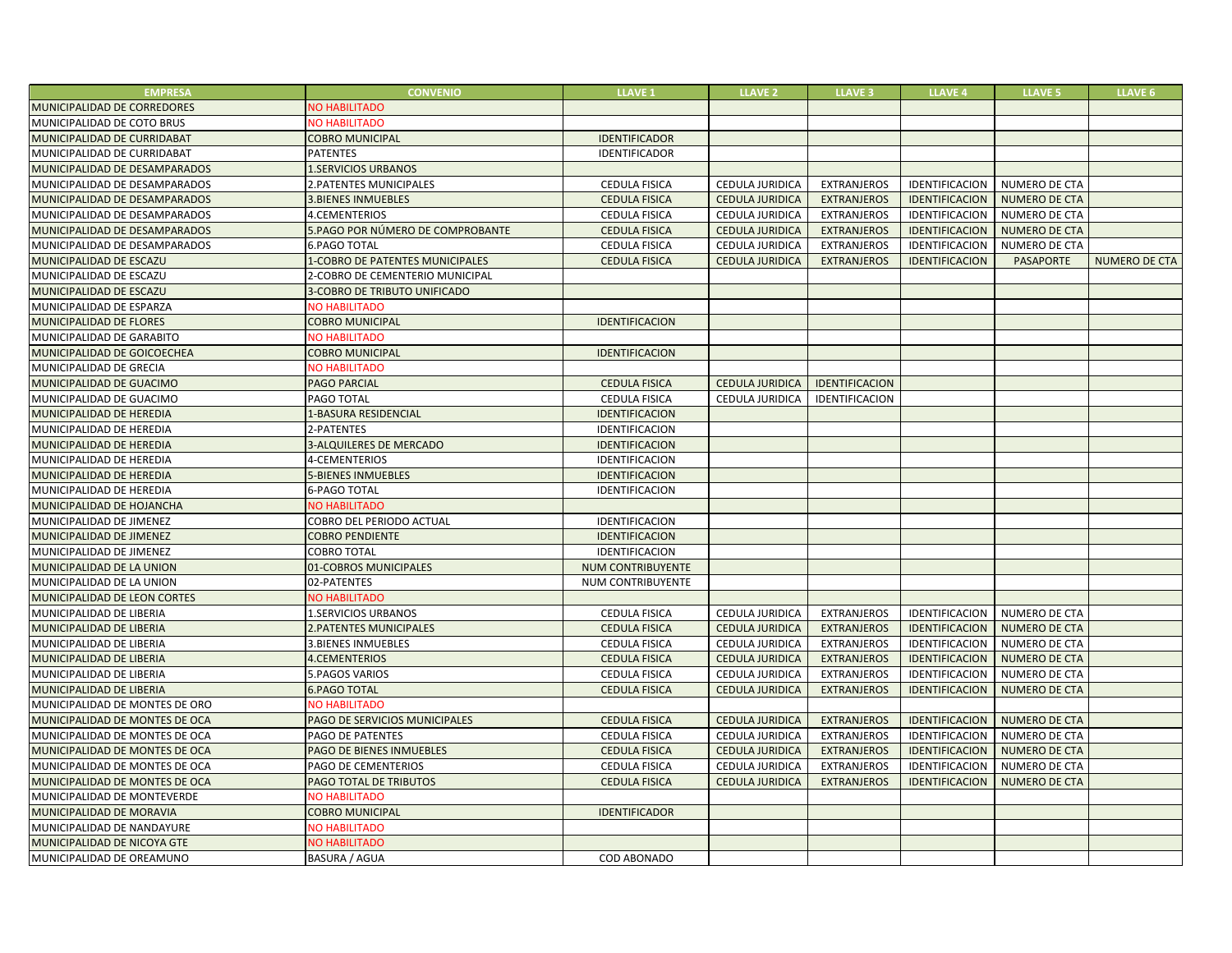| <b>EMPRESA</b>                           | <b>CONVENIO</b>                     | <b>LLAVE 1</b>         | <b>LLAVE 2</b>        | <b>LLAVE 3</b> | <b>LLAVE 4</b> | <b>LLAVE 5</b> | <b>LLAVE 6</b> |
|------------------------------------------|-------------------------------------|------------------------|-----------------------|----------------|----------------|----------------|----------------|
| MUNICIPALIDAD DE OREAMUNO                | <b>SERVICIO DE PATENTES</b>         | <b>COD ABONADO</b>     |                       |                |                |                |                |
| MUNICIPALIDAD DE OREAMUNO                | SERVICIOS CEMENTERIO                | COD ABONADO            |                       |                |                |                |                |
| MUNICIPALIDAD DE OREAMUNO                | SERVICIO DE BIENES INMUEBLES        | <b>COD ABONADO</b>     |                       |                |                |                |                |
| MUNICIPALIDAD DE OROTINA                 | <b>NO HABILITADO</b>                |                        |                       |                |                |                |                |
| MUNICIPALIDAD DE OSA                     | <b>NO HABILITADO</b>                |                        |                       |                |                |                |                |
| MUNICIPALIDAD DE PALMARES                | <b>NO HABILITADO</b>                |                        |                       |                |                |                |                |
| MUNICIPALIDAD DE PARAISO                 | <b>VO HABILITADO</b>                |                        |                       |                |                |                |                |
| MUNICIPALIDAD DE PARRITA                 | <b>NO HABILITADO</b>                |                        |                       |                |                |                |                |
| MUNICIPALIDAD DE PEREZ ZELEDON           | <b>VO HABILITADO</b>                |                        |                       |                |                |                |                |
| MUNICIPALIDAD DE POAS                    | <b>VO HABILITADO</b>                |                        |                       |                |                |                |                |
| MUNICIPALIDAD DE POCOCI                  | <b>VO HABILITADO</b>                |                        |                       |                |                |                |                |
| MUNICIPALIDAD DE PUNTARENAS              | PAGO PARCIAL                        | IDENTIFICACION         |                       |                |                |                |                |
| MUNICIPALIDAD DE PUNTARENAS              | <b>PAGO ANUAL</b>                   | <b>IDENTIFICACION</b>  |                       |                |                |                |                |
| MUNICIPALIDAD DE SAN CARLOS              | <b>VO HABILITADO</b>                |                        |                       |                |                |                |                |
| MUNICIPALIDAD DE SAN JOSE                | <b>NO HABILITADO</b>                |                        |                       |                |                |                |                |
| MUNICIPALIDAD DE SAN JOSE CARBONO NEUTRO | <b>NO HABILITADO</b>                |                        |                       |                |                |                |                |
| MUNICIPALIDAD DE SAN JOSE-PARQUIMETROS   | <b>NO HABILITADO</b>                |                        |                       |                |                |                |                |
| MUNICIPALIDAD DE SAN MATEO               | <b>NO HABILITADO</b>                |                        |                       |                |                |                |                |
| MUNICIPALIDAD DE SAN RAFAEL HEREDIA      | <b>NO HABILITADO</b>                |                        |                       |                |                |                |                |
| MUNICIPALIDAD DE SAN RAMON               | <b>NO HABILITADO</b>                |                        |                       |                |                |                |                |
| MUNICIPALIDAD DE SANTA ANA               | PERMISOS DE CONSTRUCCION            | <b>IDENTIFICADOR</b>   |                       |                |                |                |                |
| MUNICIPALIDAD DE SANTA ANA               | <b>TOTAL DE COBROS</b>              | IDENTIFICADOR          |                       |                |                |                |                |
| MUNICIPALIDAD DE SANTA CRUZ GTE          | <b>VO HABILITADO</b>                |                        |                       |                |                |                |                |
| MUNICIPALIDAD DE SANTO DOMINGO           | <b>NO HABILITADO</b>                |                        |                       |                |                |                |                |
| MUNICIPALIDAD DE SARAPIQUI               | <b>VO HABILITADO</b>                |                        |                       |                |                |                |                |
| MUNICIPALIDAD DE SIQUIRRES               | <b>VO HABILITADO</b>                |                        |                       |                |                |                |                |
| MUNICIPALIDAD DE TARRAZU                 | <b>VO HABILITADO</b>                |                        |                       |                |                |                |                |
| MUNICIPALIDAD DE TIBAS                   | <b>NO HABILITADO</b>                |                        |                       |                |                |                |                |
| MUNICIPALIDAD DE TILARAN                 | <b>NO HABILITADO</b>                |                        |                       |                |                |                |                |
| MUNICIPALIDAD DE TURRIALBA               | 01-COBRO UNIFICADO                  | IDENTIFICADOR          |                       |                |                |                |                |
| MUNICIPALIDAD DE TURRIALBA               | 02-PATENTES                         | <b>IDENTIFICADOR</b>   |                       |                |                |                |                |
| MUNICIPALIDAD DE TURRIALBA               | 03-CEMENTERIO                       | IDENTIFICADOR          |                       |                |                |                |                |
| MUNICIPALIDAD DE TURRIALBA               | 04-LICORES                          | <b>IDENTIFICADOR</b>   |                       |                |                |                |                |
| <b>CNFL</b>                              | RECIBOS DE ELECTRICIDAD CNFL        | NISE-CNFL              |                       |                |                |                |                |
| EMPRESA SERVICIOS PUBLICOS DE HEREDIA    | 1-AGUA Y ALCANTARILLADO             | <b>NUM CONTRATO</b>    |                       |                |                |                |                |
| EMPRESA SERVICIOS PUBLICOS DE HEREDIA    | 2-ELECTRICIDAD Y ALUMBRADO          | <b>NUM CONTRATO</b>    |                       |                |                |                |                |
| EMPRESA SERVICIOS PUBLICOS DE HEREDIA    | 3-ELECTRICIDAD CANALES ELECTRONICOS | <b>NUM CONTRATO</b>    |                       |                |                |                |                |
| ICE                                      | <b>COBRO DE SERVICIO ELECTRICO</b>  | LOCALIZACION           | <b>NUM FACTURA</b>    |                |                |                |                |
| <b>ICE</b>                               | <b>RECIBOS TELEFONICOS</b>          | Cuenta cliente del ICE | <b>IDENTIFICACION</b> | NO. TELEFONO   |                |                |                |
| INST COST DE ACUEDUCTO Y ALCANTA         | <b>RECIBOS DE AGUA</b>              | NIS-AYA                |                       |                |                |                |                |
| <b>ALO PREPAGO</b>                       | 002 VIAJERA ¢5.000.00               | IDENTIFICACION         |                       |                |                |                |                |
| <b>ALO PREPAGO</b>                       | 003 VIAJERA ¢10.000.00              | IDENTIFICACION         |                       |                |                |                |                |
| <b>ALO PREPAGO</b>                       | 006 VIAJERA                         | IDENTIFICACION         |                       |                |                |                |                |
| ALO PREPAGO                              | 007 VIAJERA                         | IDENTIFICACION         |                       |                |                |                |                |
| <b>ALO PREPAGO</b>                       | 008 VIAJERA                         | IDENTIFICACION         |                       |                |                |                |                |
| <b>ALO PREPAGO</b>                       | 011 PREPAGO MÓVIL ¢2.500.00         | <b>IDENTIFICACION</b>  |                       |                |                |                |                |
| <b>ALO PREPAGO</b>                       | 012 PREPAGO MÓVIL ¢5.000.00         | IDENTIFICACION         |                       |                |                |                |                |
| <b>ALO PREPAGO</b>                       | 013 PREPAGO MÓVIL ¢10.000.00        | IDENTIFICACION         |                       |                |                |                |                |
| <b>ALO PREPAGO</b>                       | 014 ICE TIEMPO AIRE CELULAR         | IDENTIFICACION         |                       |                |                |                |                |
| <b>ALO PREPAGO</b>                       | <b>15-RECARGA DISTRIBUIDORES</b>    | IDENTIFICACION         |                       |                |                |                |                |